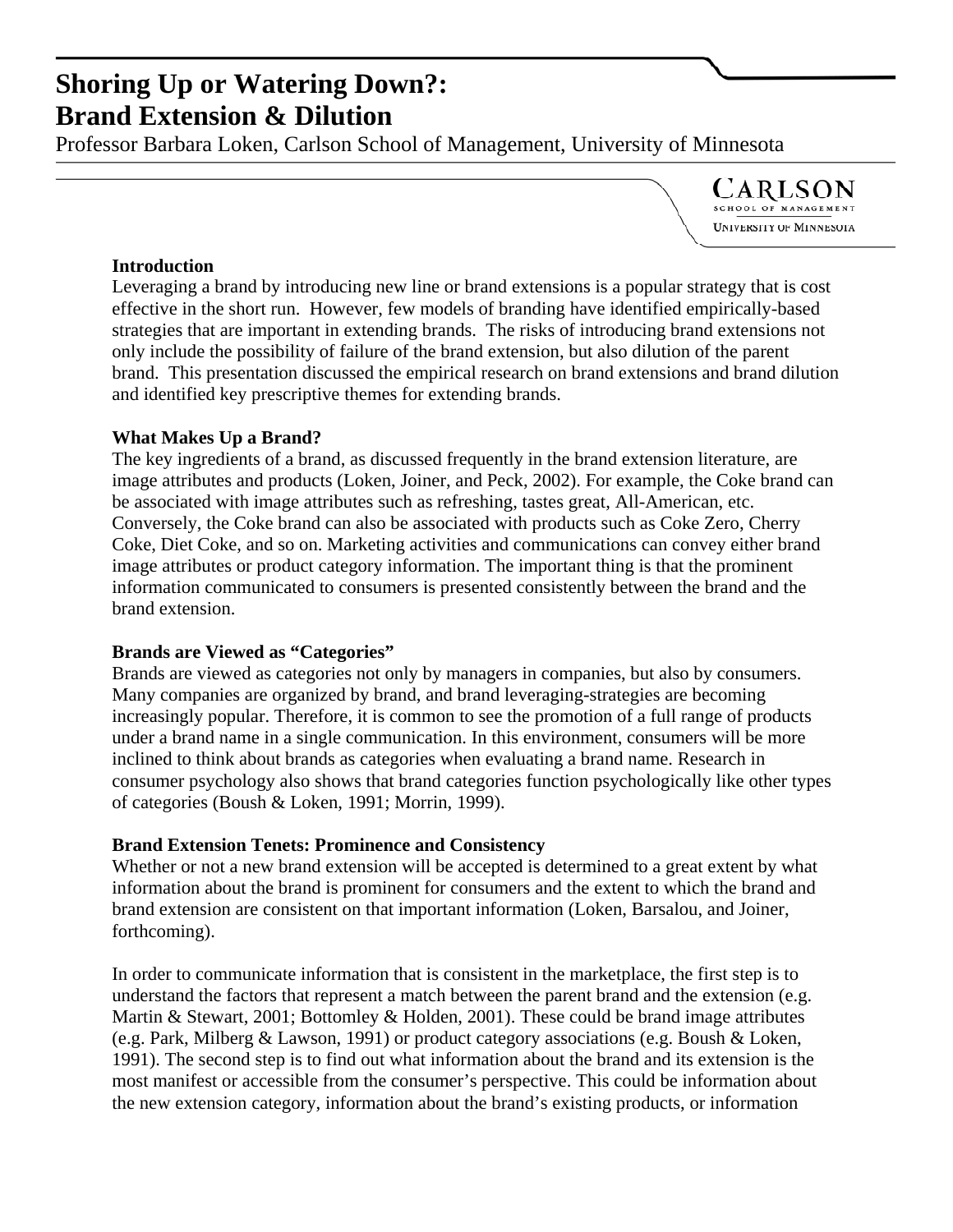about the brand's image. The final step is to design marketing communications and product packaging and make distribution decisions, keeping in mind what information is at the forefront (or needs to be) in the mind of the consumer.

Brand managers use several different strategies to maintain consistency between a brand and a brand extension. For example, Ralph Lauren used a sequential strategy when introducing house paint into their repertoire. Instead of moving directly from apparel to paint, Ralph Lauren moved from apparel to an introduction of bedding, and then on to other home furnishings. While using the sequential strategy, the company consistently communicated a "prestige" image across all of its marketing activities. Although paint was a different product from apparel, Ralph Lauren succeeded in its brand extension with a sequential brand extension strategy and a consistent "premium" image. Taking a different approach, Snickers used a sub-brand strategy when introducing energy bars for sale. Energy bars may not be a product category consistent with the Snickers brand name, as the brand has been traditionally perceived as a candy bar brand. Perhaps in order to maintain consistency, the company chose to use the sub-brand Marathon when it introduced energy bars into the market.

### **Brand Extensions: What Makes them Acceptable?**

Which factors make a brand extension more acceptable or likable? If it is a very different extension, consumers are not likely to accept it easily. However, if it is only moderately different, consumers are more likely to accept and possibly embrace the extension, depending on certain conditions. For example, factors that increase the consumer's acceptance of a moderately different extension include the mood of the consumer (e.g. Barone & Miniard, 2002), frequency of repetition of advertisements for the extension (e.g. Lane, 2000; Klink & Smith, 2001), and whether the extension is coming from a "broad" brand or a "narrow" brand (Boush & Loken 1991; Meyvis & Janiszewski, 2004). Narrow brands tend to be associated with a specific product category (e.g., Campbell's soup). In this case, people are less likely to accept brand extensions to other product categories (e.g., Campbell's spaghetti sauce). Further, when a brand is a nonprestige brand, consumers are more likely to accept upward or downward brand extensions in terms of price. But, when a brand is a prestige brand, owners are less likely to accept a downward brand extension because they want to maintain brand exclusivity (Kirmani, Sood, & Bridges, 1999). Positive past experiences with a brand can also increase consumers' expectations about brand extensions which need to be met (e.g. Kim & Sullivan, 1998).

#### **Brand Enhancement versus Brand Dilution**

Prominent and consistent brand extensions shore up brands in various ways. First, umbrella branding strategies save costs in terms of brand development and marketing expenses (e.g. Smith & Park, 1992). Second, advertising for brand extensions helps parent brands, not only in terms of increased brand recognition, but also sales (e.g. Balachander & Ghose, 2003). Third, product experiences of one brand extension may encourage consumers to try other extended products of the brand (e.g. Swaminathan, Fox, and Reddy, 2001). Finally, vertical extensions can upgrade the image of a brand. For example, if a brand introduces a higher level of technology, the extension enhances the perception of that brand (Jun, Mazumdar & Raj, 1999).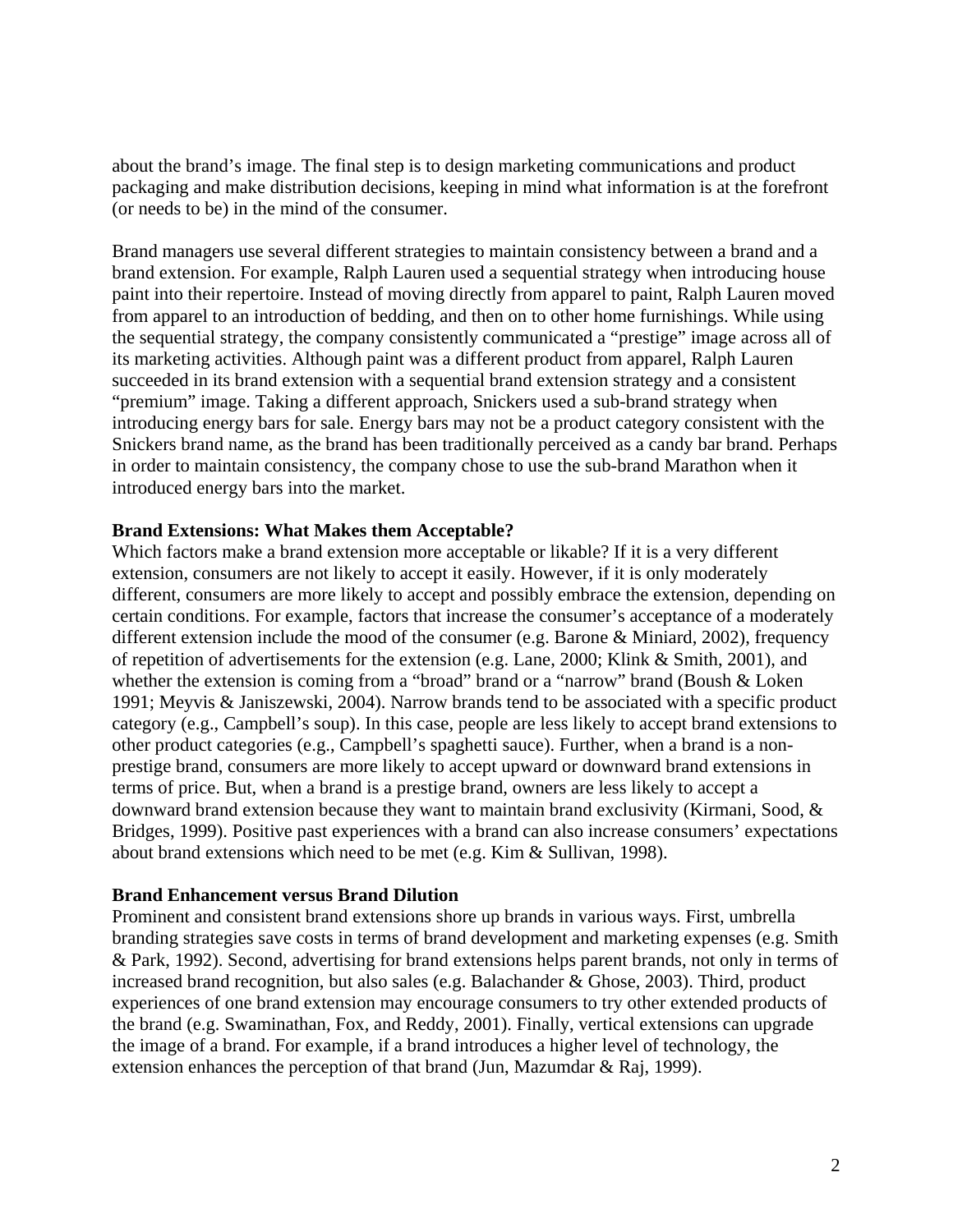Quite the reverse, brand extensions also run the risk of watering down parent brands. Failure or inconsistent information dilutes the brand. For example, Loken and John (1993) found that when Johnson & Johnson (a brand associated with high gentleness) introduced a new product with low gentleness, the extension affected the parent brand negatively. Extensions can also dilute beliefs about non-flagship products of the parent brand, while beliefs about flagship products are less vulnerable to dilution (John, Loken, & Joiner, 1998). In addition, inconsistent upward or downward vertical moves or competitor counter-moves can affect parent brands negatively (e.g. Kirmani, Sood, & Bridges, 1999).

### **Brand Dilution: What Mitigates Dilution?**

There are some strategies intended to help to mitigate dilution. When prestige brands extend downward, or when brands extend to low-quality products, sub-branding can be used to reduce dilution (e.g. Kirmani, Sood, & Bridges, 1999) . Some researchers show that employing a cobrand for an extension can help guard the original brand against negative effects, insofar as the co-brands' attribute profiles are complementary rather than noncomplementary (Park, Jun, & Shocker, 1996). In some cases, if the brand extension is already perceived as extremely different or inconsistent with the parent brand images, and this is prominent or salient to the consumer, dilution is less likely to occur (Loken & John, 1993). Before Pepsi removed Crystal Pepsi from the market, the company changed Crystal Pepsi's name and slogan (to "Crystal by the makers of Pepsi") and positioned it as a "different cola." By distancing Crystal Pepsi from the original Pepsi, the company may have been able to minimize dilution effects caused by Crystal Pepsi.

### **Conclusion**

In order to succeed with brand extensions and enhance parent brands, brand managers should keep prominence and consistency in mind. When extending brands, managers need to find the commonality between the brand and the extension and must then make this commonality evident. Prominent-consistent brand extensions are often able to enhance and shore up parent brands.

Brand extensions can also run the risk of diluting parent brands; therefore, brand managers should be cautious. Brand dilution occurs particularly when prominent brand extension associations are viewed as moderately (rather than extremely) different from the brand. To mitigate dilution effects, or when the risk of dilution is high, an ideal strategy is often to create distance through co-brands, sub-brands, and/or marketing communications, distribution, and product packaging stressing differences between the extension and its parent brand.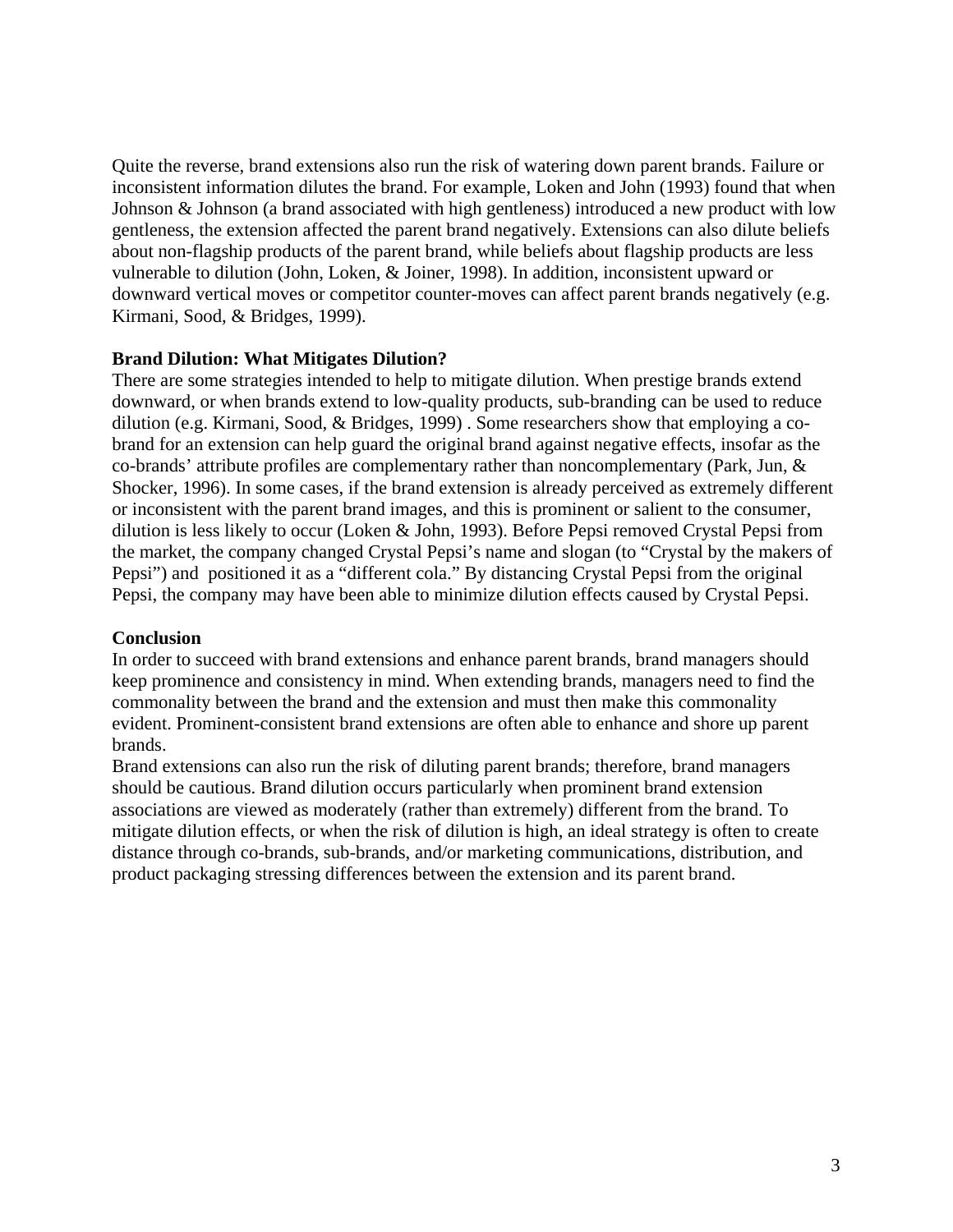#### **Selected References\***

Balachander, Subramanian and Sanjoy Ghose (2003), "Reciprocal Spillover Effects: A Strategic Benefit of Brand Extensions," *Journal of Marketing.* 

Barone, M. J. and P. W. Miniard (2002), "Mood and brand extension judgments: Asymmetric effects for desirable versus undesirable brands." *Journal of Consumer Psychology*, 12 (4), 283- 291.

Bottomley, Paul and SLS Holden (2001), "Do We Really Know How Consumers Evaluate Brand Extensions? Empirical Generalizations Based on Secondary Analysis of Eight Studies," *Journal of Marketing Research,* 38, 494-500.

Boush, David M. and [Barbara Loken](carlsonschool.umn.edu/marketinginstitute/bloken) (1991), "A Process-Tracing Study of Brand Extension Evaluation," *Journal of Marketing Research*, 28 (1), 16-28.

[John, Deborah Roedder,](carlsonschool.umn.edu/marketinginstitute/djohn) [Barbara Loken,](carlsonschool.umn.edu/marketinginstitute/bloken) and Christopher Joiner (1998), "The Negative Impact of Extensions: Can Flagship Products," *Journal of Marketing*, 62 (1), 19-32.

Jun, Sung Youl, Tridib Mazumdar, and SP Raj (1999) "Effects of Technology Hierarchy Brand Extension Evaluations," *Journal of Business Research*, 46 (1),

Kim, B. D. and M. W. Sullivan (1998), "The Effect of Parent Brand Experience on Line Extension Trial and Repeat Purchase," *Marketing Letters.*

Kirmani, A., S. Sood, and S. Bridges (1999), "The ownership effect in consumer responses to brand line stretches." *Journal of Marketing*, 63 (1), 88-101.

Klink, R. R. and D. C. Smith (2001), "Threats to the external validity of brand extension research." *Journal of Marketing Research*, 38 (3), 326-336.

Lane, V. R. (2000), "The impact of ad repetition and ad content on consumer perceptions of incongruent extensions." *Journal of Marketing*, 64 (2), 80-92

[Loken, Barbara,](carlsonschool.umn.edu/marketinginstitute/bloken) Christopher Joiner, and Joann Peck (2002), "Category Attitude Measures: Exemplars as Inputs." *Journal of Consumer Psychology,* 12(2), 149-161.

[Loken, Barbara](carlsonschool.umn.edu/marketinginstitute/bloken) and [Deborah Roedder John](carlsonschool.umn.edu/marketinginstitute/djohn) (1993), "Diluting Brand Beliefs: When Do Brand Extensions Have a Negative Impact?," *Journal of Marketing*, 57 (3), 71-84.

Martin, Ingrid and David Stewart (2001), "The Dimensionality of Measures of Product Similarity Under Goal-Congruent and Goal-Incongruent Conditions," *Journal of Marketing Research,* 38 (Nov), 471-484.